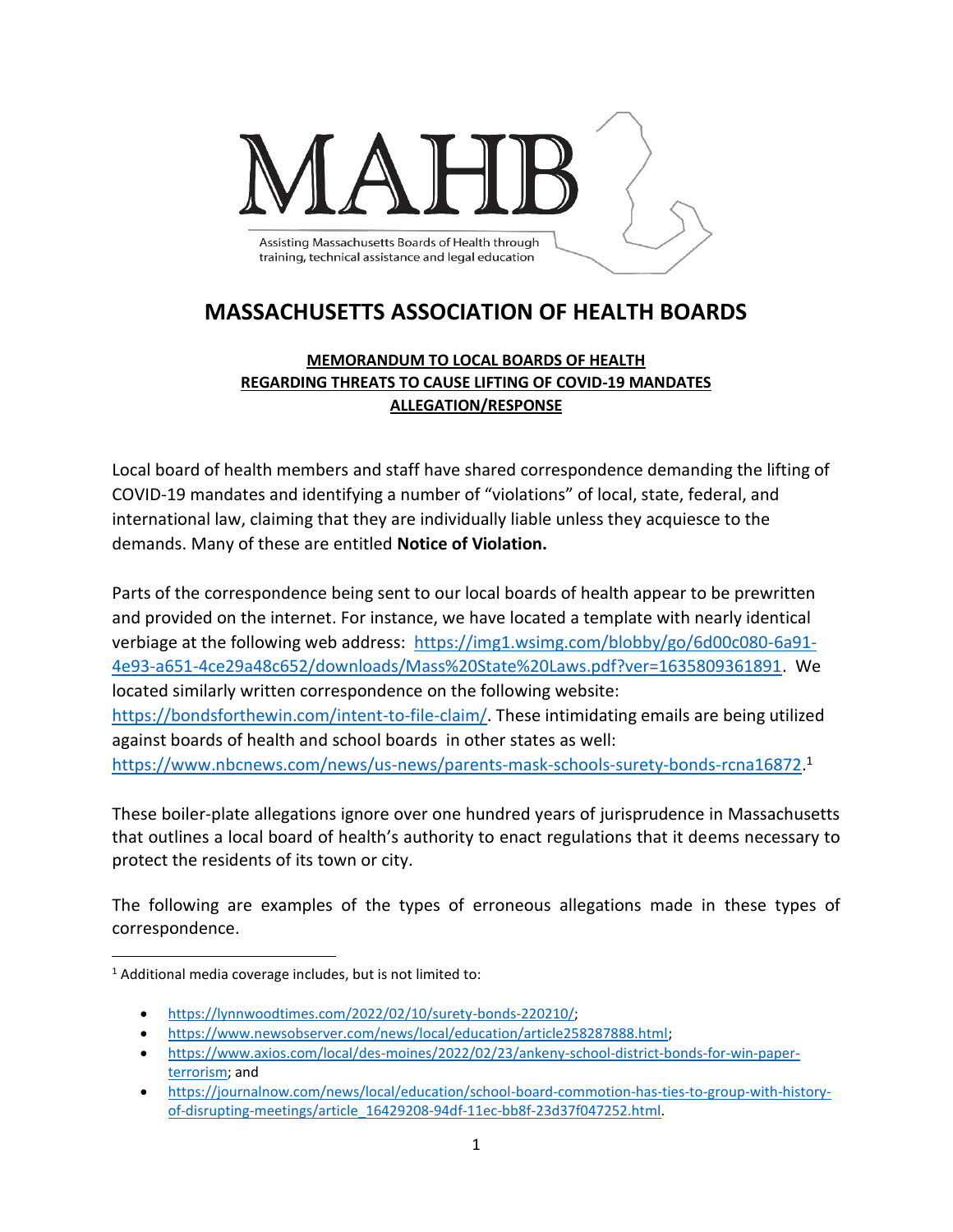1. *Allegation:* There is no statutory law that requires you, your employees, or your customers to wear a mask, get their temperature taken or stay six feet apart.

*Response:* This is misinformation. The fact that there may be no **statutory** law, does not mean there is no law. Laws can be found in case law as written by courts, emergency orders, state regulations, local orders, and regulations. Statutory law is just one form of law.

2. *Allegation:* There is no law that requires you to serve your customers outside or reduce the number of people in your business establishment.

*Response:* This is misinformation. The fact that there may be no **statutory** law, does not mean there is no law. Laws can be found in case law as written by courts, Emergency Orders, state regulations, local orders, and regulations. Statutory law is just one form of law.

3. *Allegation:* In fact, if you require your customers to wear a mask or restrict their movement or entry if they are not wearing a mask, **you are at risk for violating several federal and state laws.**

*Response:* This is misinformation. No laws, including laws relative to constitutional rights, are absolute. They are all subject to public health protections as noted in the landmark U.S. Supreme Court case of Jacobson v. Massachusetts, 197 U.S. 11 (1905).

4. *Allegation:* No law is valid or lawful that violates the Constitution.

*Response:* Limiting or even extinguishing one's Constitutional rights does **not** violate the Constitution when it is necessary to do so to either protect public health or to protect another constitutional right. Sometimes constitutional rights conflict. For instance, the right to privacy can conflict with the government's compelling right to protect public health.

5. *Allegation:* Requiring someone to wear a mask is a violation of the First Amendment Right to Religious Expression.

*Response:* Incorrect. A mask mandate for all residents is facially neutral and need only be rationally related to the interest of stopping the spread of COVID-19. Delaney v. Baker, 511 F. Supp. 3d 55, 73-74 (D. Mass. Jan. 6, 2021).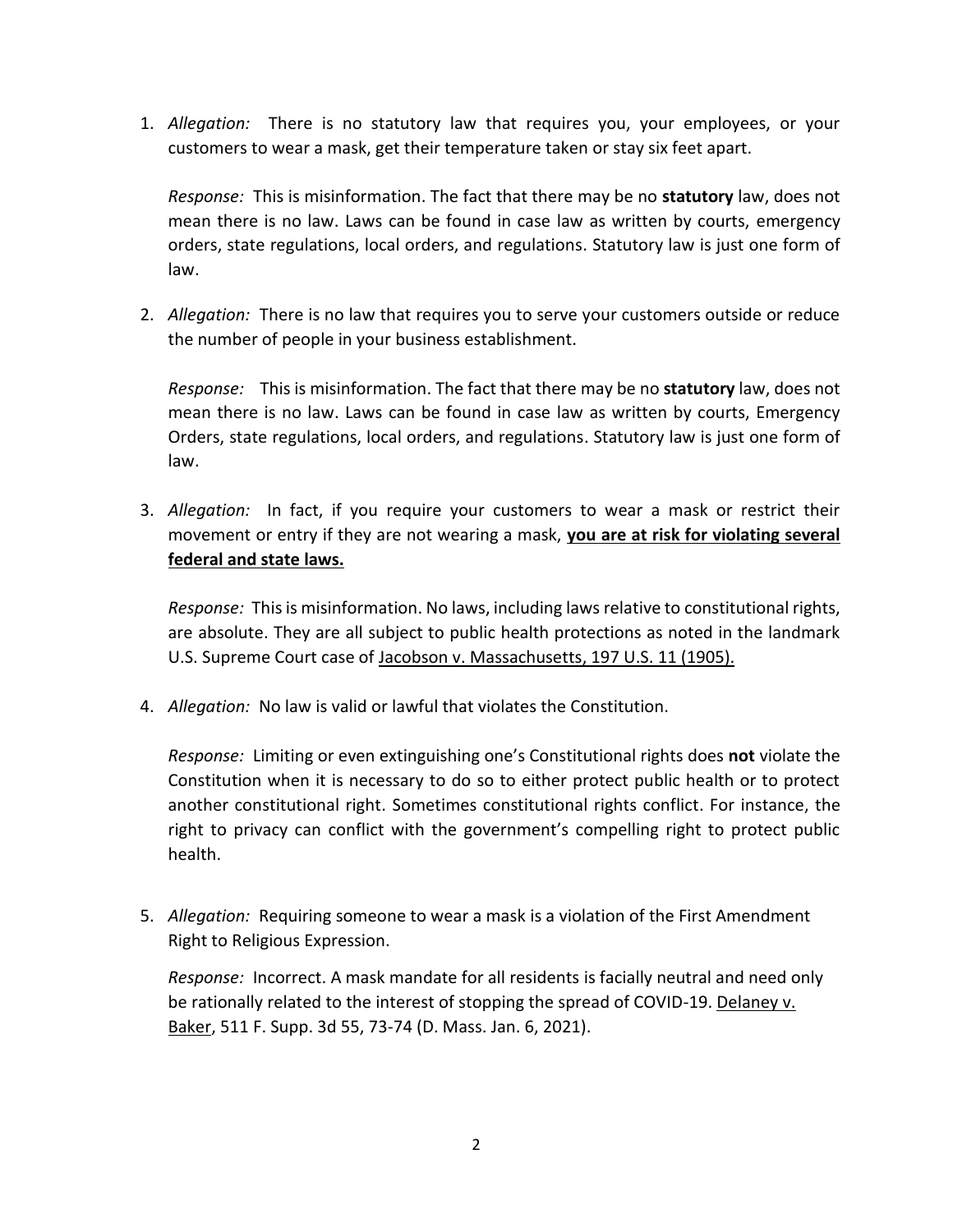6. *Allegation:* Requiring someone to wear a mask is a violation of the First Amendment Right to Free Speech.

*Response:* Incorrect. Wearing a mask does not include a significant expressive element, mask mandates do not have the effect of singling out those engaged in expressive activity, and mask mandates do not impose more than an incident burden on speech. Homeaway.com, Inc. v. City of Santa Monica, 918 F.3d 676, 684 (9th Cir. 2019).

7. *Allegation:* Requiring someone to wear a mask is a violation of the First Amendment to Right to Assemble.

*Response:* Incorrect. The mask mandate applies equally to all residents and its purpose is unrelated to speech. See Ward v. Rick Against Racism, 491 U.S. 781, 791 (1989). Further, mask mandates further the substantial government interest of stopping the spread of COVID-19, are narrowly tailored to serve that interest, and mask mandates allow ample methods of communication (including assembling with masks on). McCullen v. Coakley, 573 U.S. 464, 477 (2014).

8. *Allegation:* Forcing a person to wear a mask is a violation of the Fourth Amendment Right to Privacy.

*Response:* Not true. A person's "right to be left alone by other people" is left to the law of the individual states and is not contained in the Fourth Amendment. Katz v. United States, 389 U.S. 347, 350 (1967). Because the mandate is applicable to all residents, wearing a mask does not concern the disclosure of sensitive information. Parents for Privacy v. Barr, 949 F.3d 1210, 1222 (9th Cir. 2020). Nor does it interfere with important decisions related to the most intimate of human activities and relationships. Carey v. Population Servs. Int'l, 431 U.S. 678, 684 (1977).

9. *Allegation:* Requiring someone to wear a mask is religious discrimination under the Civil Rights Act of 1964.

*Response:* The Civil Rights Act allows for individuals to bring a claim for a violation of First Amendment rights. 42 U.S.C. § 1983. For there to be discrimination because of religious belief, the religious belief must be sincerely held, and the belief must be "religious in nature, in the claimant's scheme of things." Africa v. Pennsylvania, 662 F.2d 1025, 1030, 1032 (3d Cir. 1981). A claimant must show that the opposition to wearing a mask is a "religious belief." Brown v. Children's Hosp. of Philadelphia, 794 F. App'x 226 ,227 (3d Cir. 2020). It is unlikely that a resident will show that wearing a mask is against a religious belief, as opposed to a "personal moral code." Africa, 662 F.2d 1025 at 1034.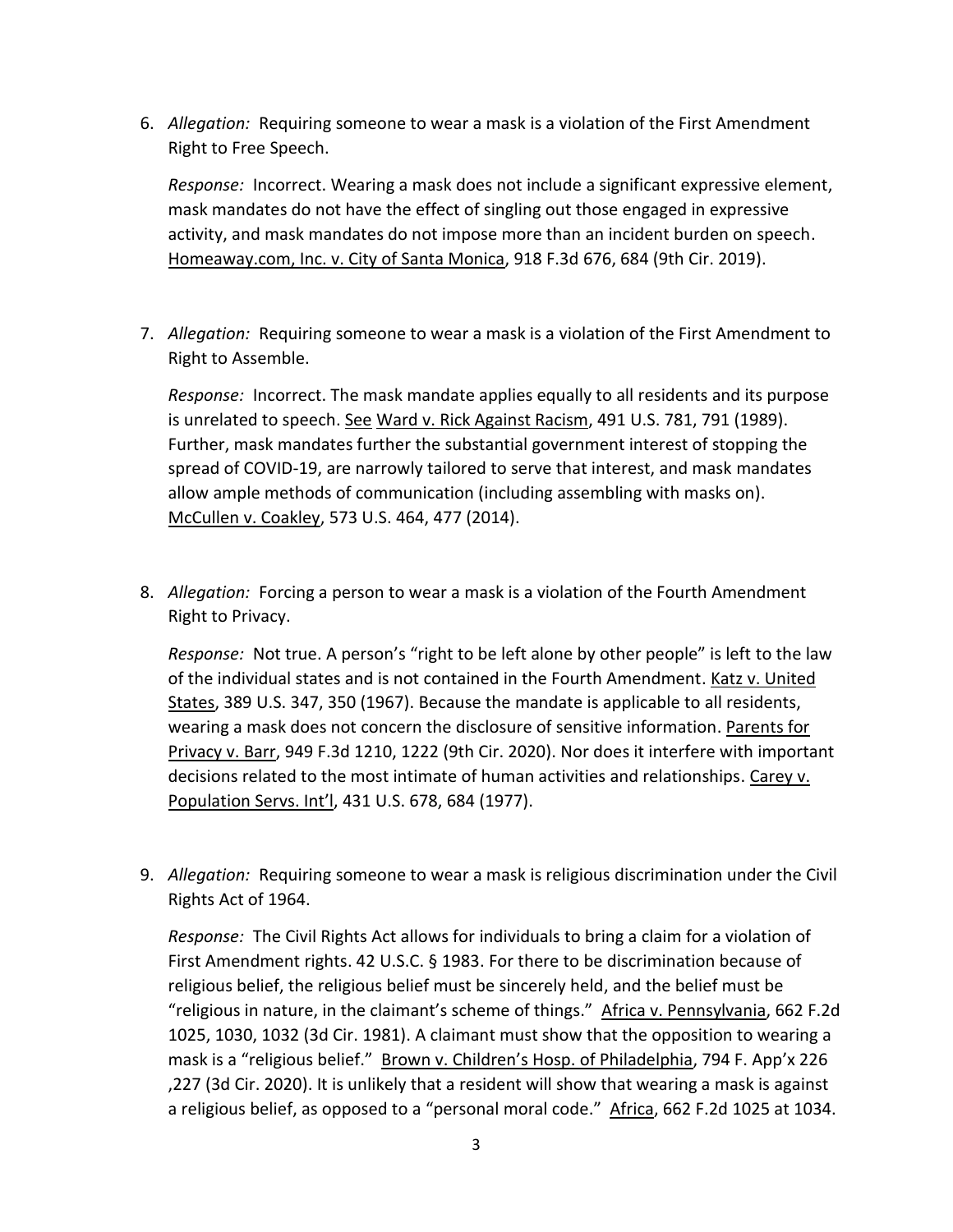10. *Allegation:* Requiring someone to wear a mask is discrimination under Title II of the Civil Rights Act.

*Response:* No, as long as the mask mandate is appliable to all citizens and no person is treated less favorably than similarly situated persons who are not members of a protected class. Manning v. Whole Foods Market Group, Inc., 2022 WL 195999, at \*6 (D. Mass. Jan. 31, 2022); see Slocomb v. Waffle House, Inc., 365 F. Supp. 2d 1332, 1338 (N.D. Ga. 2005).

11. *Allegation:* Requiring someone to wear a mask violates the American with Disabilities Act.

*Response:* The ADA only applies to people with qualified disabilities. To assert a viable claim for failure to make modifications, plaintiffs must allege: (1) they are qualified individuals with a disability; (2) the place the defendant owns, leases, or operates is a place of public accommodation; and (3) the defendant took adverse action against the plaintiffs based upon the plaintiffs' disabilities. Feist v. Louisiana Dep't. of Justice, 730 F.3d 450, 452 (5th Cir 2013).

12. *Allegation:* Requiring someone to wear a mask violates 18 U.S.C. §§ 241-42.

*Response:* There is no private right to action under 18 U.S.C. §§ 241-42. Cok v. Cosentino, 876 F.2d 1, 2 (1st Cir. 1989).

13. *Allegation:* Requiring someone to wear a mask violates Art. I of the Massachusetts Constitution.

*Response:* Review of equal protection claim under the Massachusetts is the same as the review under the Federal equal protection claim. Commonwealth v. Roman, 179 N.E.3d 1091, 1097 (Mass. 2022). A mask mandate is not a violation of the Equal Protection Clause (14th Amendment) because it is rationally related to the government interest of stopping the spread of COVID-19. Ga. Elec. Life Safety & Sys. Ass'n v. City of Sandy Springs, Ga., 965 F.3d 1270, 1275 (11th Cir. 2020).

14. *Allegation:* Requiring someone to wear a mask violations Art. XXI of the Massachusetts Constitution.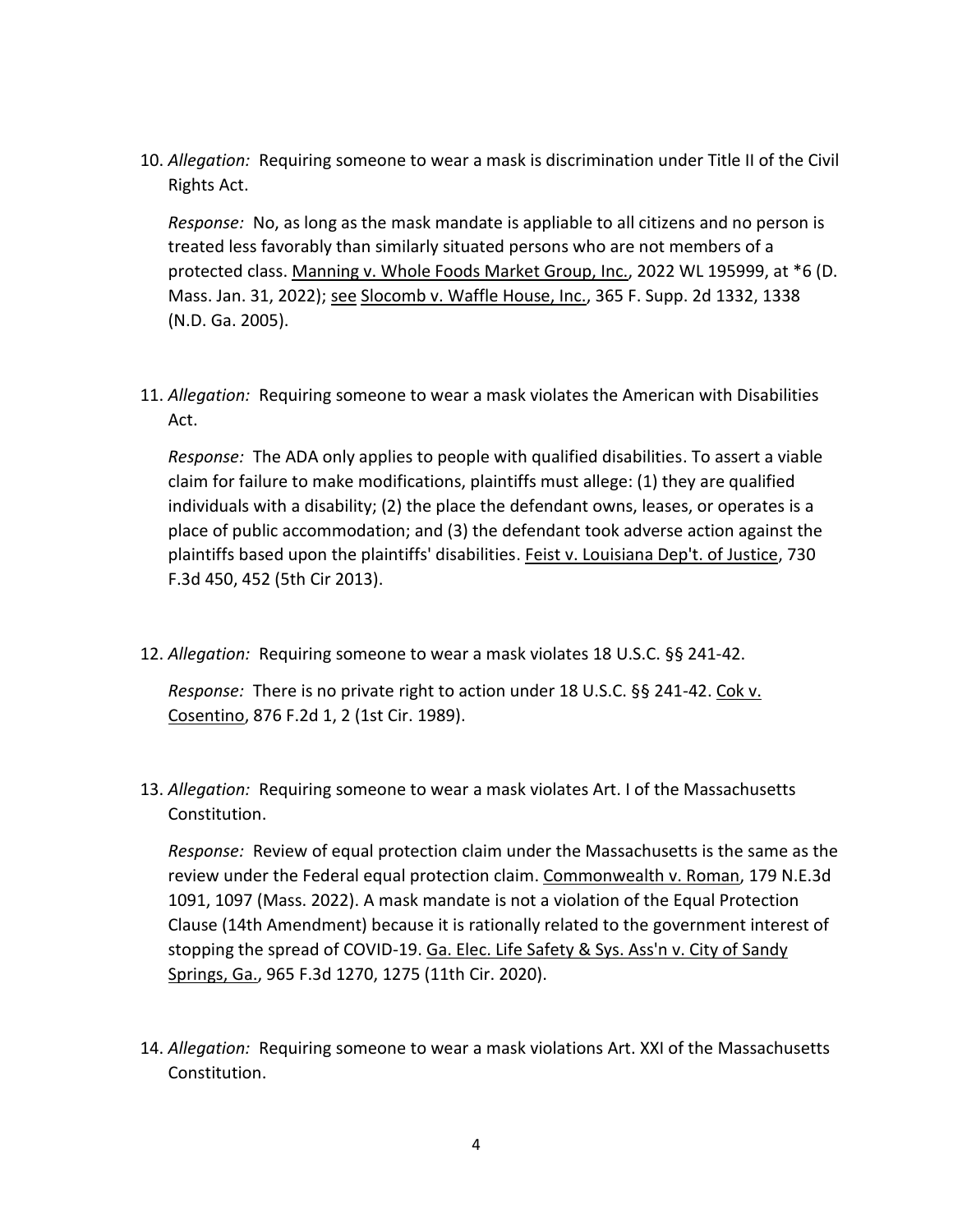*Response:* Article XXI provides immunity to legislative members during debate of legislative actions. Coffin v. Coffin, 4 Mass. 1 (1808).

15. *Allegation:* Requiring someone to wear a mask violates Art. II of the Massachusetts Constitution.

*Response:* The standard for freedom of speech, non-establishment of religion, and equal protection claims arising under the Massachusetts Declaration of Rights is the same as applies under the United States Constitution. Shurtleff v. City of Boston, 2020 WL 555248, at \*3 (D. Mass. Feb. 4, 2020). A mask mandate for all residents is facially neutral and need only be rationally related to the interest of stopping the spread of COVID-19. Delaney v. Baker, 511 F. Supp. 3d 55, 73-74 (D. Mass. Jan. 6, 2021).

*16. Allegation:* Requiring someone to wear a mask is practicing medicine without a license.

*Response:* No. In interpreting Massachusetts law, the Massachusetts district court has found no basis that requiring persons to wear a mask equates to practicing medicine. Manning v. Whole Foods Market Group, Inc., 2022 WL 195999, at \*7 (D. Mass. Jan. 31, 2022).

17. *Allegation:* Board of Health has no authority to enforce laws.

*Response:* It is well-established law that local boards of health may promulgate regulations to support public health measures to combat an epidemic of disease. Jacobson v. Commonwealth of Massachusetts, 197 U.S. 11, 27 (1905). It is also well established that local boards of health may promulgate regulations that interfere in commerce "to protect public health by any rational means." Druzik v. Bd. of Health of Haverhill, 324 Mass. 129, 139 (1949) (citing Lawrence v. Bd. of Registration on Med., 239 Mass. 424, 428 (1921)). Local boards' authority is found in statutes (G.L. c. 111, § 122-25); regulations (105 CMR 400.200(B), 310 CMR 11.05); and case law.

*18. Allegation:* Requiring someone to wear mask violates G.L. c. 272, § 98.

*Response:* No, if mask mandates are appliable to all citizens and no person is treated less favorably than similarly situated persons who are not members of a protected class. Manning v. Whole Foods Market Group, Inc., 2022 WL 195999, at \*6 (D. Mass. Jan. 31, 2022); see Slocomb v. Waffle House, Inc., 365 F. Supp. 2d 1332, 1338 (N.D. Ga. 2005).